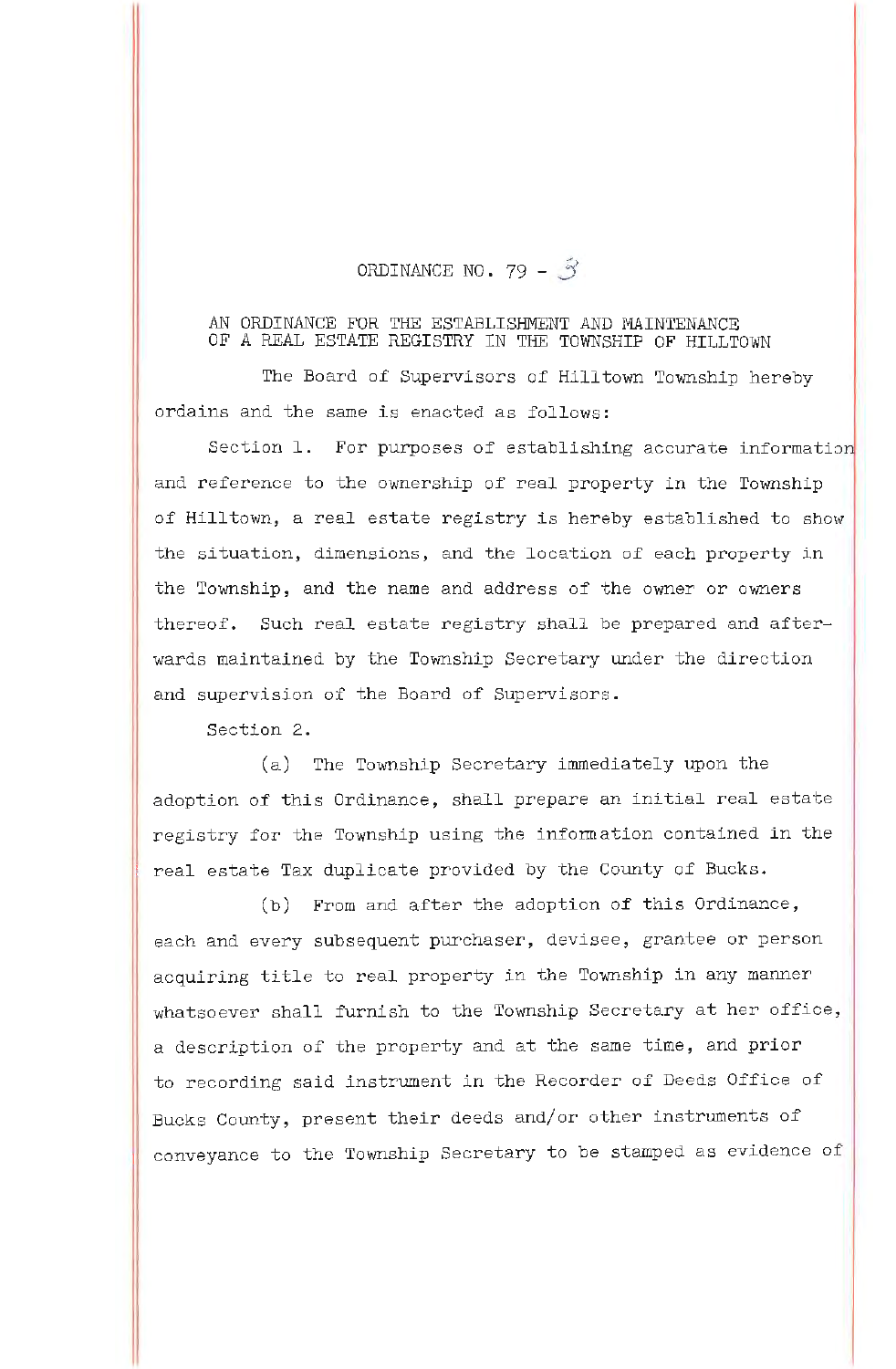the registry thereof. It shall be deemed a violation of this Ordinance for any person, firm or corporation to present for recording any deed and/or instrument of conveyance to the Recorder of Deeds of Bucks County who shall not first presented the same to the Township Secretary to be stamped as evidence of the registry thereof with the Township.

Section 3. Fee for Registration.

For each deed or instrument of conveyance registered with the Office of the Board of Supervisors in accordance with the provisions of this Ordinance, the registrant shall pay for the use of the Township of Hilltown, the sum of One Dollar  $(\text{$1.00}]$ 

Section 4. Penalty.

Any person, partnership, firm or corporation who shall neglect or refuse to comply with any of the provisions of this Ordinance and/or be found guilty of violating this Ordinance in a summary proceeding before a District Justice shall be sentenced to pay a fine of not more than Twenty-five Dollars (\$25.00) plus costs of prosecution.

Section 5. If any section, paragraph, subparagraph, clause or provision of this Ordinance shall be declared by a court of competent jurisdiction to be invalid, such decision shall not affect the validity of this Ordinance as a whole or any part thereof.

ENACTED AND ORDAINED into an Ordinance this *Jy ti,* day of *7}Ltt..,'j-..* 1979 .